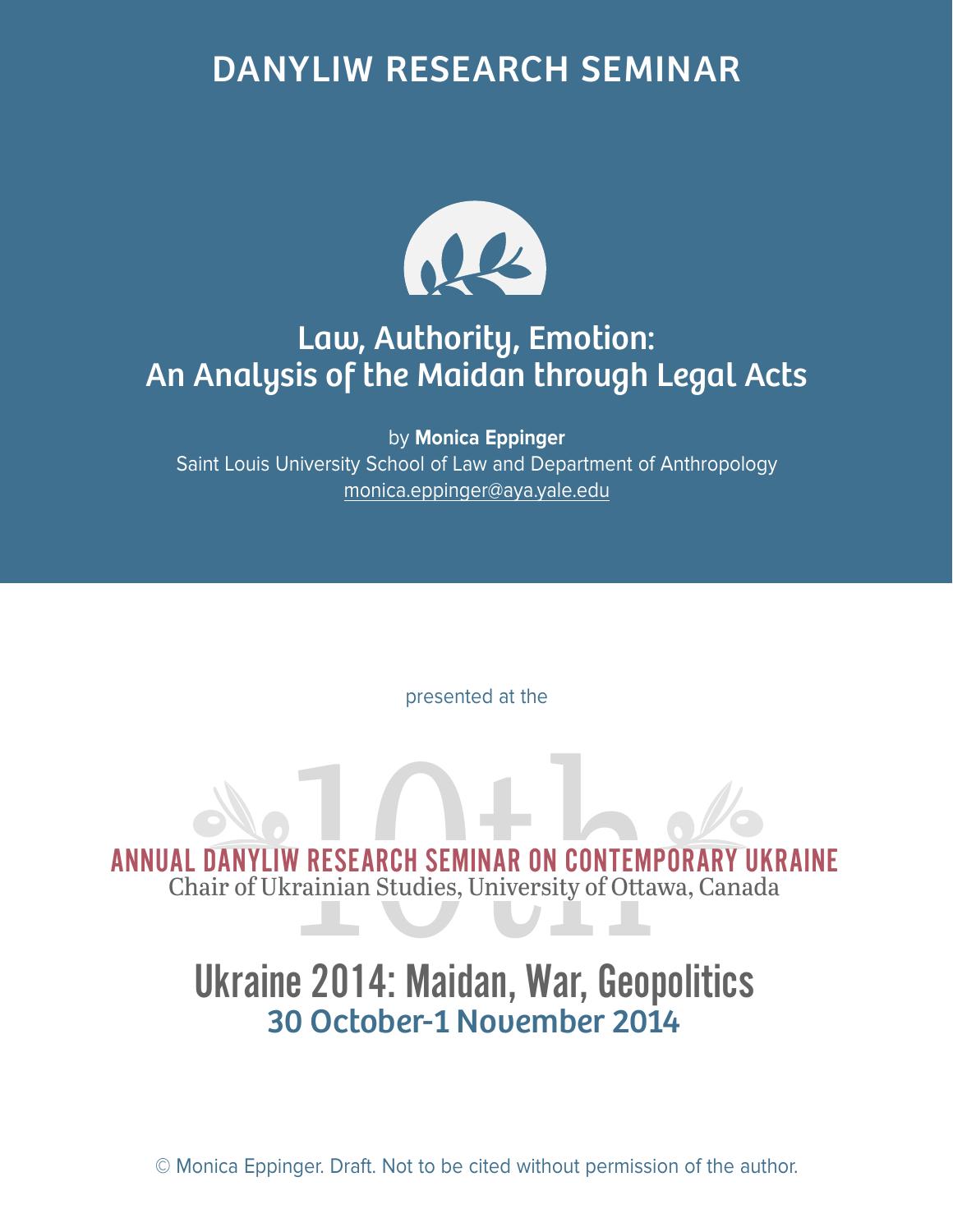**L** egal acts, illegal actions, and disputes over them so propelled the Maidan movement of 2013-2014 and its afterlives that a narrative could take structure from acts taken in the name of law and law enforcement<sup>1</sup>:

- The law enforcement action of November 30, 2013 to disperse demonstrators from the Maidan Square in Kyiv.
- Public security measures legislated January 16, 2014, including banning the wearing of helmets in public.
- A resolution passed on February 22, 2014, stripping Viktor Yanukovych of presidential powers.
- A referendum on the status of Crimea and the Russian parliament's subsequent legislation in response.
- Declaration of a Donetsk and a Luhansk People's Republic.

A straightforward chronicle of legal acts would miss their primary significance, however. In each, legality itself becomes a focus of dispute. Consider the November 30 law enforcement action, for example. Legality emerges as a central interpretive frame for an action debated as excessive (i.e., beyond that legally allowed, illegal) force against people making, in their actions, a legal assertion to a right to gather in a public space. Each legal act raises a set of related questions: Did law enforcement have the right to act in certain ways? Did the executive branch legally issue certain orders to troops? Did the parliament act Constitutionally in passing its "helmet laws" or in stripping Yanukovych's powers? What authority, if any, did Russian political institutions have in regard to Crimea or the Donetsk republic? These questions all relate to authority and political institutions. They expose institutions, and authority, in formation.

Further examination of these legal acts reveals another valence of significance. The use of force against demonstrators on November 30 was understood as meaning to intimidate; conversely, it inspired. The Maidan demonstrations gained numbers and energy. The

<sup>1.</sup> The legislation and other legal acts referred to here appear with full citation in the appended catalogue.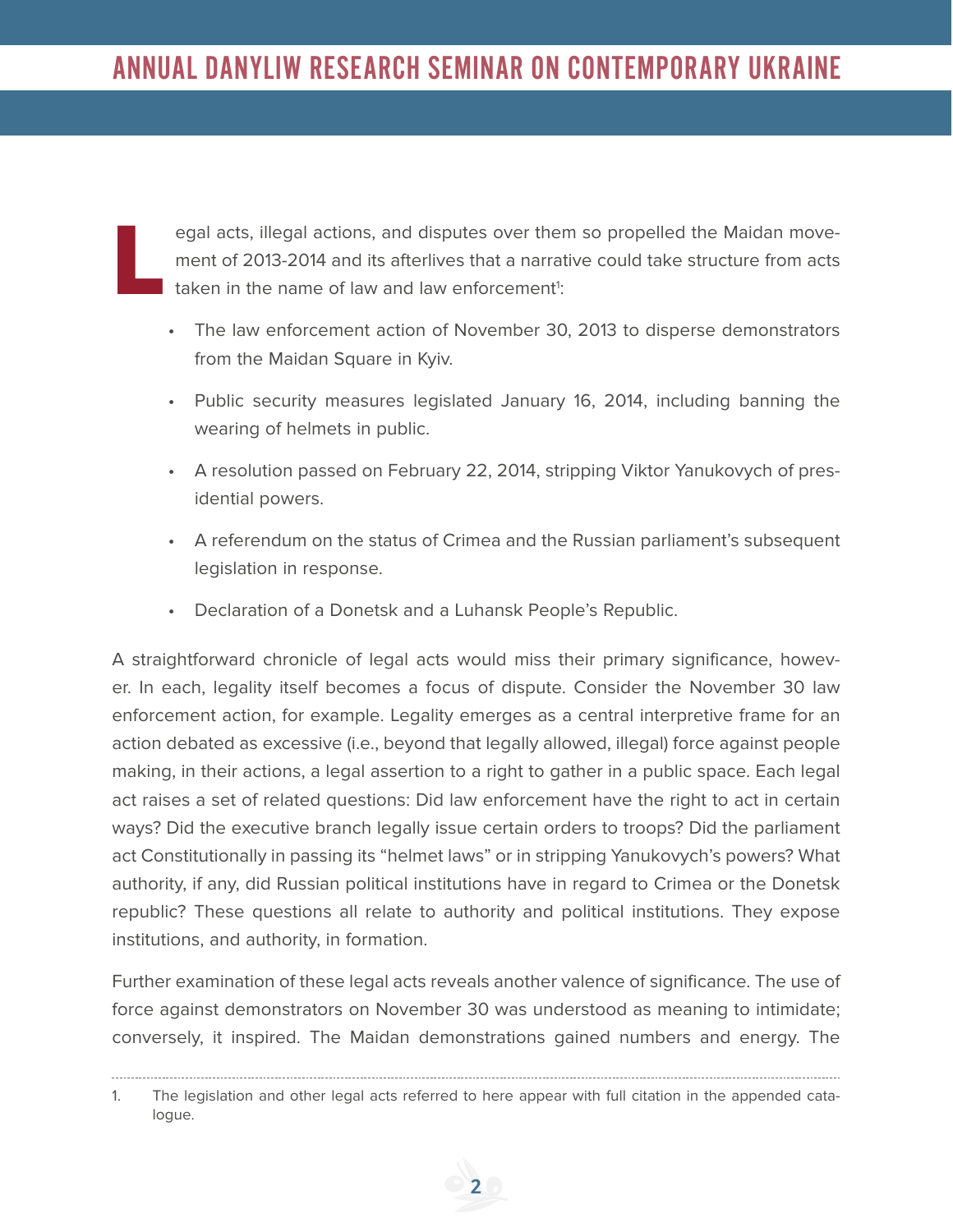"helmet law" measures -- seen as a force-multiplier for repressive techniques -- instilled fear, resistance, disgust on one side; and, we must admit, aroused encouragement on the other. Legal measures stripping Yanukovych of presidential powers brought elation, trepidation, anxiety, jubilation. In other words, at the same time that legal acts were meant to have practical effect, they also had emotional effect. The Maidan of 2013-2014 gained intensity from them. Law mobilized emotions.

This essay takes as its definitional background that "the Maidan" of 2013-2014 was an assemblage of speech acts, incidents, performances, institutions, and emotions of supporters and opponents alike. To understand it better, this analysis uses legal acts as data in two investigations drawing methods from linguistic and cultural anthropology. The first, into law as a tool in disputes over political institutions and authority, looks at relationships between law, legitimacy, and authority. The second, into relationships between law and emotion in formations of the Maidan, contextualizes warmth and fear to consider milieux wrought by legal discourse that give form and shape to emotion. Finally, the paper will briefly consider these two investigations -- on law and the production of authority within political institutions, and on law and the production of emotion -- in conversation with each other. They suggest findings on crucial relationships, for example between authority and authoritarianism, between spontaneity and political institutions, and between emotion and political community.

### *Authority*

That catalogue of legal acts that reads like a chronicle of the Maidan -- from the first trickle of protesters to the center of Kyiv to the flood of abdications, resignations, and interim replacements that marked the fall of the Yanukovych government -- raises a series of questions regarding legality, legitimacy, and authority. The first: Can a legal act be illegal?

The standard positivist hypothesis is that a law is valid regardless of its content (absurd, morally repugnant, what have you) as long as it has been enacted in accordance with the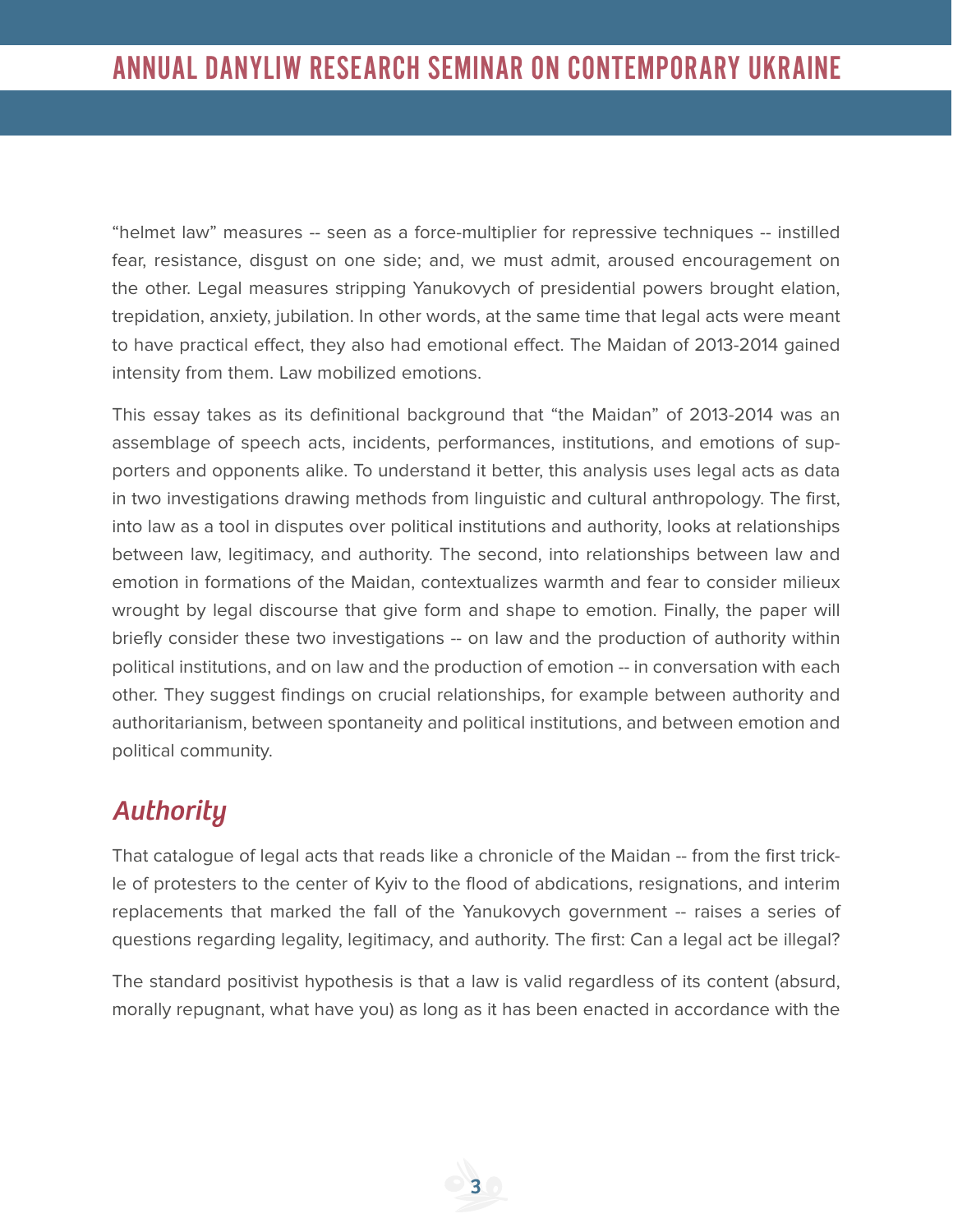formal criteria for valid law.<sup>2</sup> This parallels the standard performativity analytic<sup>3</sup> which foregrounds following "accepted conventional procedure"4 as a felicity condition for performative effect. Legality hinges on procedure; for the citizen of a modern state, does legitimacy, Max Weber observes.<sup>5</sup> Per Weber, for the public of a contemporary state, legitimacy is collapsed into legality.<sup>6</sup> Compelling evidence for a belief in the importance of legality: even in the hardening repression of January 2014, the Yanukovych government bothered to pass legislation criminalizing certain protest practices, $7$  seeking to establish through legality the legitimacy of its crackdown measures.

In the face of modernity's seeming unanimity over positivist legality, the law itself dissents. In providing for constitutional courts, for example, law admits the possibility that a legal speech act by an authorized speaker following recognized convention may nonetheless not be found "legal." A legal act may be illegal even if the procedure by which it was adopted survives scrutiny, at least in the sense of violating a higher order law like a Constitution.

From its first days, the 2013-2014 Maidan movement challenged positivism's procedure fetish and the Weberian equivalence of legality and legitimacy. Protests against the violent dispersal of November 30 did not focus on whether the President or the Interior Minister had followed the correct procedure in issuing orders for a crackdown. The more legalistic focused on whether the orders broke higher-order law by violating Constitutional rights to assembly. Most, however, came to the Maidan on December 1 out of inchoate shock at state violence against citizens. Legitimacy, not legality, was foremost in mind.

<sup>2.</sup> See, e.g., David Dyzenhaus, Herman Heller and the Legitimacy of Legality 16 Oxford J. Legal Stud. 641, 643 (Winter 1996) (describing the standard positivist hypothesis) [hereinafter Dyzenhaus, Legitimacy of Legality].

<sup>3.</sup> Austin coins the term "performative utterance" for cases in which words create social reality, as distinguished from those ("constative utterances") in which language is used to represent reality. J. L. Austin, How to Do Things with Words 47 (photo. reprint 1967) (1962) [hereinafter Austin, How to Do Things with Words].

<sup>4.</sup> Id. at 14, 26. Austin refers to convention elsewhere by such terms as "ceremon[y]," id. at 76, or "formula," id. at 60.

<sup>5.</sup> "Today the most usual basis of legitimacy is the belief in legality: the readiness to conform with rules that have been enacted according to the formally correct and accepted procedures." Max Weber, Economy and Society (G. Ross and C.Wittich eds.) vol. I at 37 (1978 (1922)) [hereinafter Weber, Economy and Society].

<sup>6.</sup> Dyzenhaus, Legitimacy of Legality, supra note 2 at 643.

<sup>7.</sup> See Appendix, entry for January 16, 2014.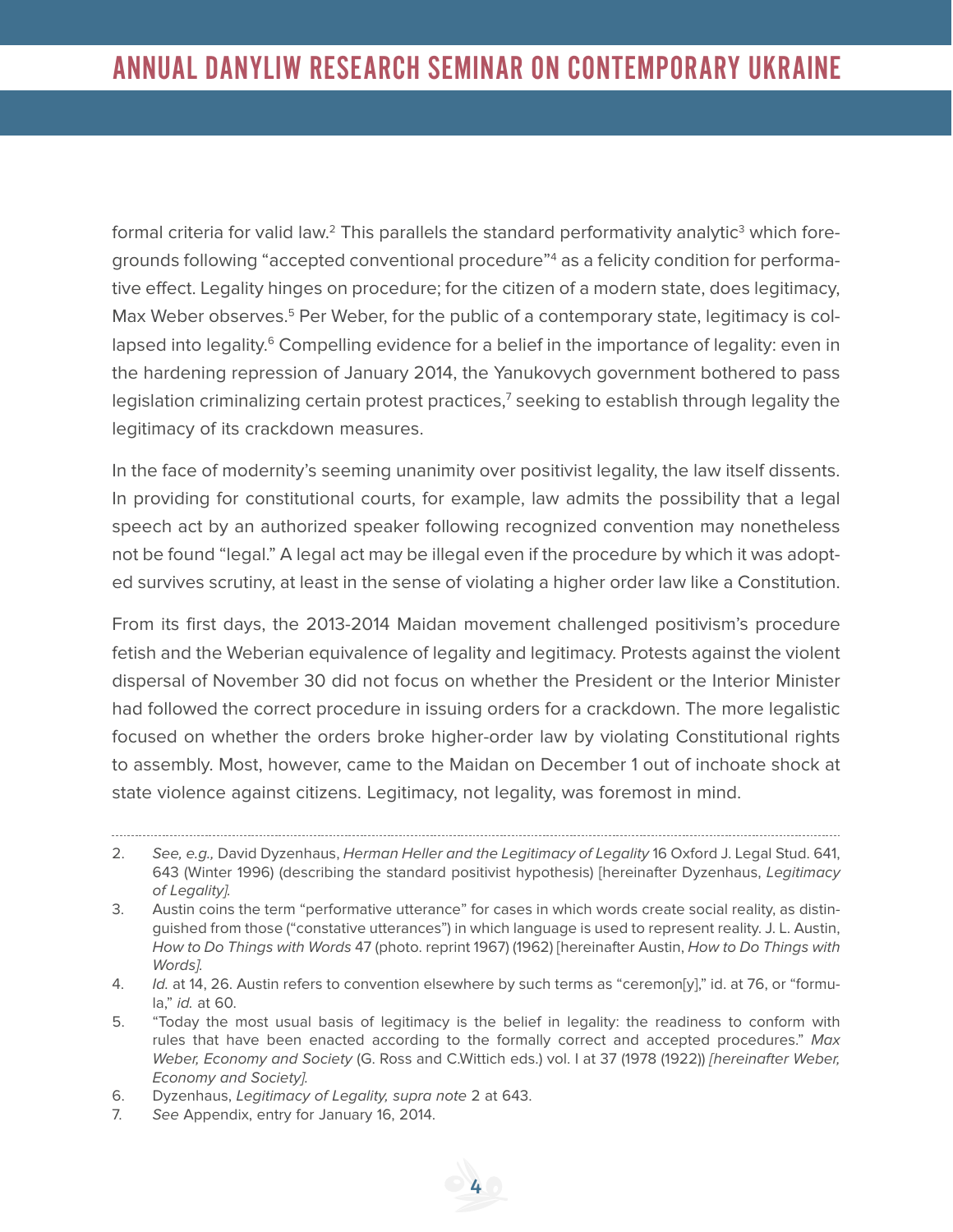Thus arose a second question: Can a legal act be illegitimate? The question itself again challenges the premise of positivism, taking on law in substance rather than procedure. The answer comes from the President's own faction. In the first defection from Yanukovych's Party of Regions, prominent party member Inna Bohoslovska left the parliamentary faction on November 30 to protest the bloodshed and exhorted other members of parliament to join her. The verdict on the legitimacy of tactics, even among his own party, eventually gathered momentum against Yanukovych. Parliament repealed most of the "helmet laws" twelve days after they passed. In bloodier days between February 19 and February 21, so many parliamentarians left the president's faction that it lost its parliamentary majority. Perhaps the crowning testimony against legitimacy, or at least acknowledgment of the importance of its contested status, comes in Yanukovych's own flight from office and country.

Can a legal act originate outside of legal authorities? This is the final challenge of the Maidan to the positivist legality and the modernist link between legality and legitimacy. While discourse was its lifeblood, (to its credit) the Maidan was not a debating society. Posing formalistic questions and formulating philosophically coherent answers was not its calling. However, in the spontaneous speech acts of its Bakhtinian carnival of December and early January, and through the increasingly battle-hardened commitments to experimentation in late January into February, I identify three stages at which we can perceive an "answer" emerging from the Maidan via its performances and ethical commitments.

Beginning (as discussed above) by contesting whether some laws or orders were per se illegal or illegitimate, Maidan demonstrations took authority itself as their object. In this, the 2013-2014 demonstrations differed from prior mass demonstrations in Ukraine that may have taken electoral outcomes<sup>8</sup>, particular policies,<sup>9</sup> or political maneuvering<sup>10</sup> as their object. Prior mass demonstrations tended to serve one side in disputes between elite political and economic social formations. From any demonstration "against," one could infer a personified "for." Not this time. At a deeper level, this Maidan did not target an election, policy, or particular maneuver but rather the "authority" from which law is authored.

<sup>8.</sup> For example, the Orange Revolution of 2004.

<sup>9.</sup> For example, the pro-EU demonstrations of November 21-30, 2013.

<sup>10.</sup> For example, Party of Regions demonstrations against President Yushchenko's dissolving the parliament in spring 2007.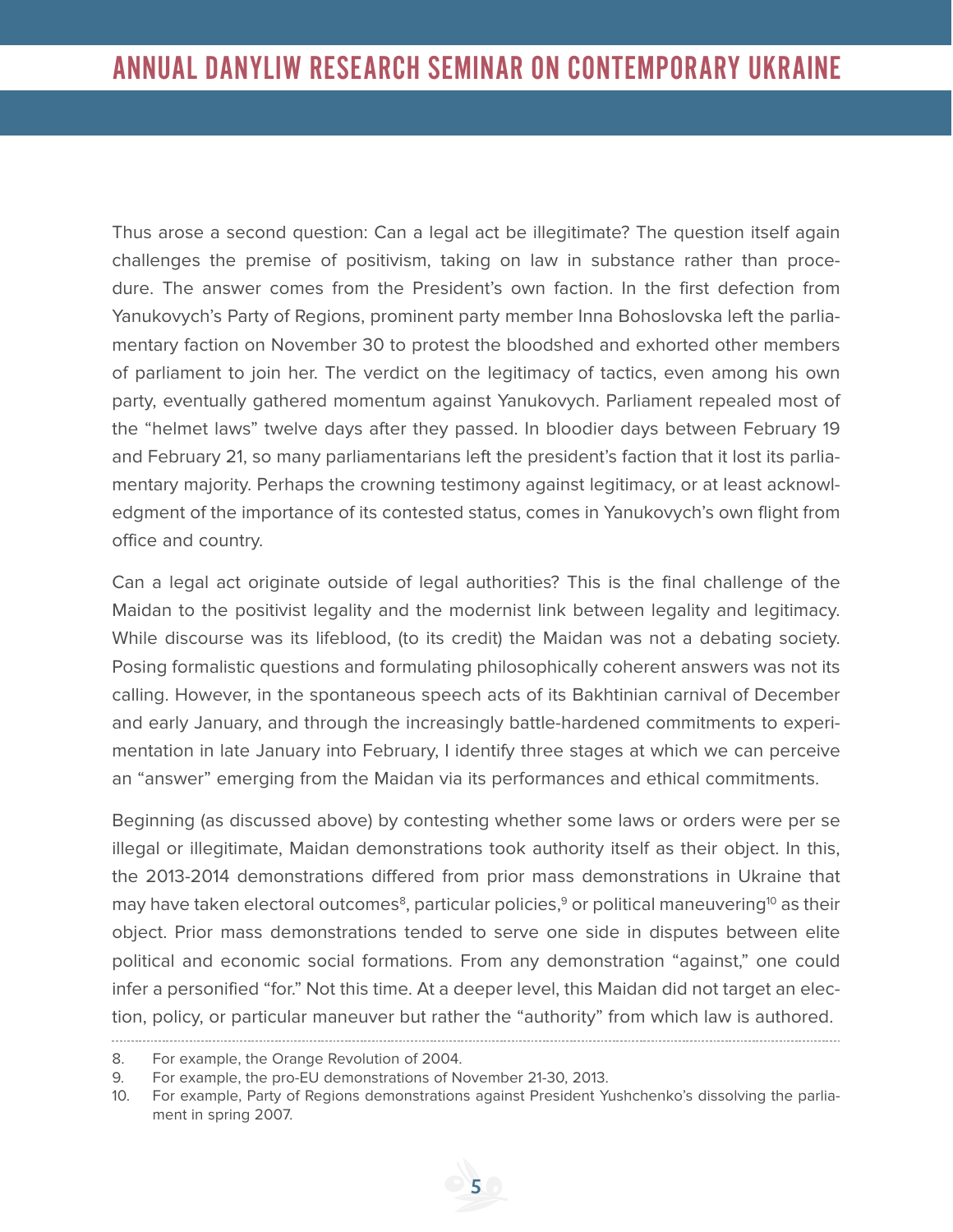A second step in the evolution of authority on the Maidan involved limits. The concept of "jurisdiction" connotes an intersection of territory and authoritative speech acts: a jurisdiction is a territory within whose boundaries the speech acts of a certain category of speakers have performative effect. Maidantsi established a perimeter within which law enforcement was not welcome and within which the procedurally-correct speech acts of state authorities ceased automatically to have performative effect. The "Maidan" (soon encompassing central areas of Kyiv beyond the literal Independence Square, replicas in some other city and town Squares, and nomadically as an AutoMaidan) formed an island within the normal jurisdiction of the state, a limit on the extension of state authority.

A third step in the evolution of authority on the Maidan involved roles. Law posits a particular relationship between author and authority. Synechdochic logic governs in law, wherein an authorized speaker -- a judge giving a holding, an executive officer issuing an order, representatives passing legislation -- issues an utterance on behalf of the whole public, a phenomenon of synechdochic performativity. By January, the Maidan had instituted a Rada and was running regular mass meetings, the sich, to ratify courses of action. Instead of synechdochic performativity, through the sich there was no part that stood for the whole; the whole stood for the whole. More importantly, authority throughout the Maidan territory was not bureaucratized or even necessarily organized so as to confine it. Seized, performed, and abandoned, authority became one of many creative performances without a fixed or restricted set of performers.

By the end of the January, a role reversal had taken place. The Maidan was inserting itself as an alternate source of authority based on sui generis procedures. The role of discourse in creating or destroying political and state institutions became a fundamental -- for some, a life-and-death -- matter. An institutional analysis alone thus misses an important aspect. Weber again provides a helpful counterpoint. He understood the normal politics of a liberal constitutional democracy to be a system of political compromise. When conflict could not be resolved by compromise and threatened to exceed the bounds of legal order, the charismatic authority of a political leader (in a democracy, an elected political leader) would be the exceptional last resort to bridge the gap, at least temporarily.11 What is notable in the

<sup>11.</sup> Weber, Economy and Society supra note 5 at 266-71, summarized in Dyzenhaus, Legitimacy of Legality, supra note 2 at 644.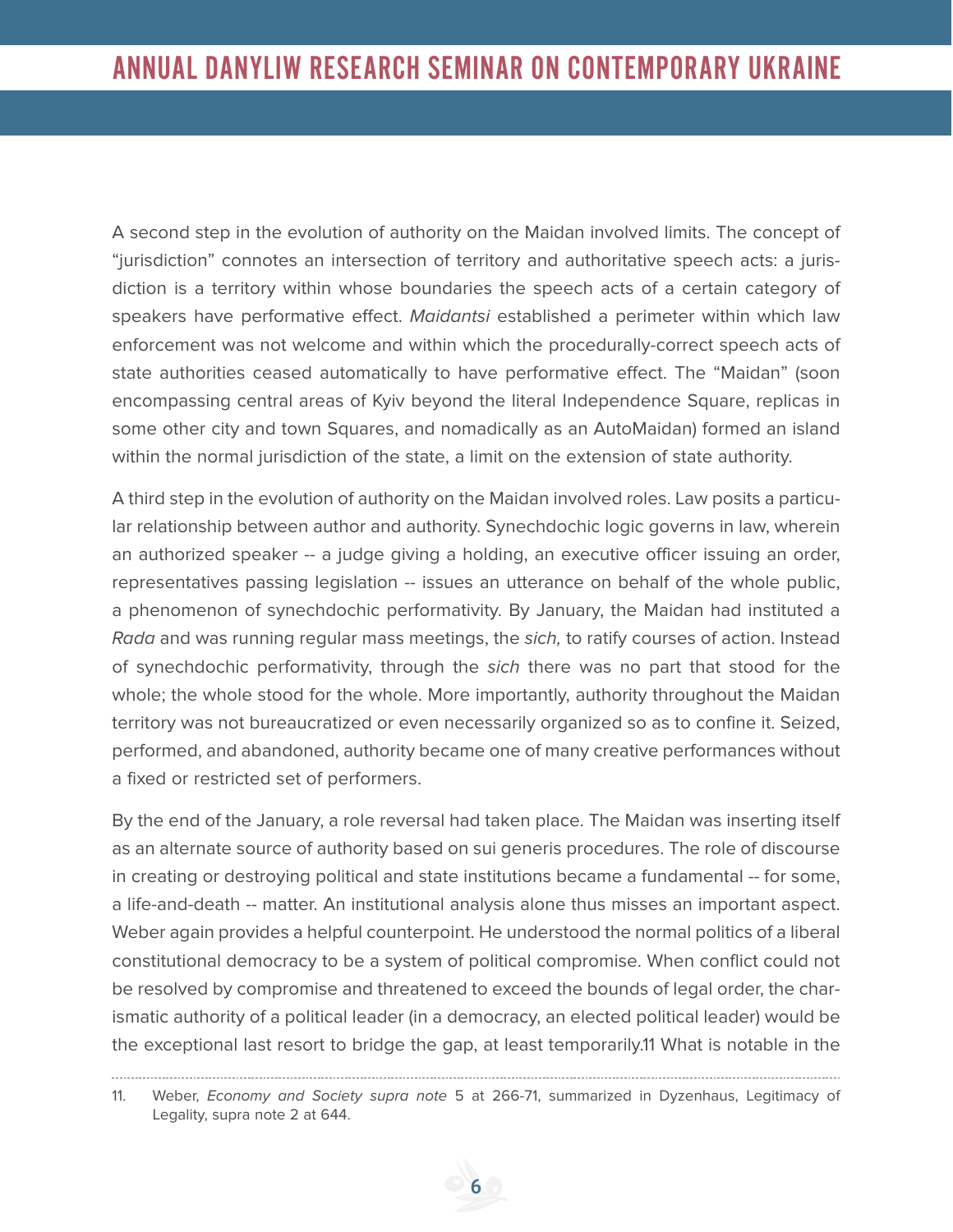Maidan setting, due in part to disenchantment (another Weberian term) with a succession of elected political leaders, was a marked commitment not to look for a particular leader and even to eschew the individual leader model. In the Bakhtinian carnival of the Maidan of December and early January, participants in the Maidan describe intense experiences of belonging, conscious sensations of being needed and needing others even when surrounded by strangers. A setting for the cultivation of charisma emerged, but it was a collective charisma, not vested in one political leader but distributed throughout the crowd.

This short review of the progression of the Maidan movement shows some novel modifications in the relationship between discourse and the institutions that produce discourse. The "legal acts" that punctuate the winter were marked by Maidan contestations of their legality; the means and outcomes of those contests yielded new forms of authority and, potentially, legitimacy. Maidan народовластие (narodovlastie, "people power") and самопоміч (samopomich, "self reliance" where the "self" may be a collective self) emerged as vibrant forms of political expression, authority, and legitimacy. Time has yet to tell of their sustained viability or of their potential hijacking by would-be authorities.

### *Emotion*

The legal acts that drew people to the physical Maidan and that punctuated its dispersed replications and virtual existences produced emotions not commonly associated with law. Why a catalogue of emotions is impossible to produce is an interesting research question in itself. In brief, an emotion is such an individual (and often fleeting) experience that a survey would be inadequate to collective experience. Instead of attempting to catalogue emotions produced within this milieu, I offer two concepts, one regarding affect and the other, emotional register to suggest a relationship between emotion and legal acts.

#### *Affect: Pathos*

For our investigation, following Paul Rabinow and Anthony Staviranakis, I distinguish emotion from affect in several respects. Affect is a structure milieu in which emotions and rep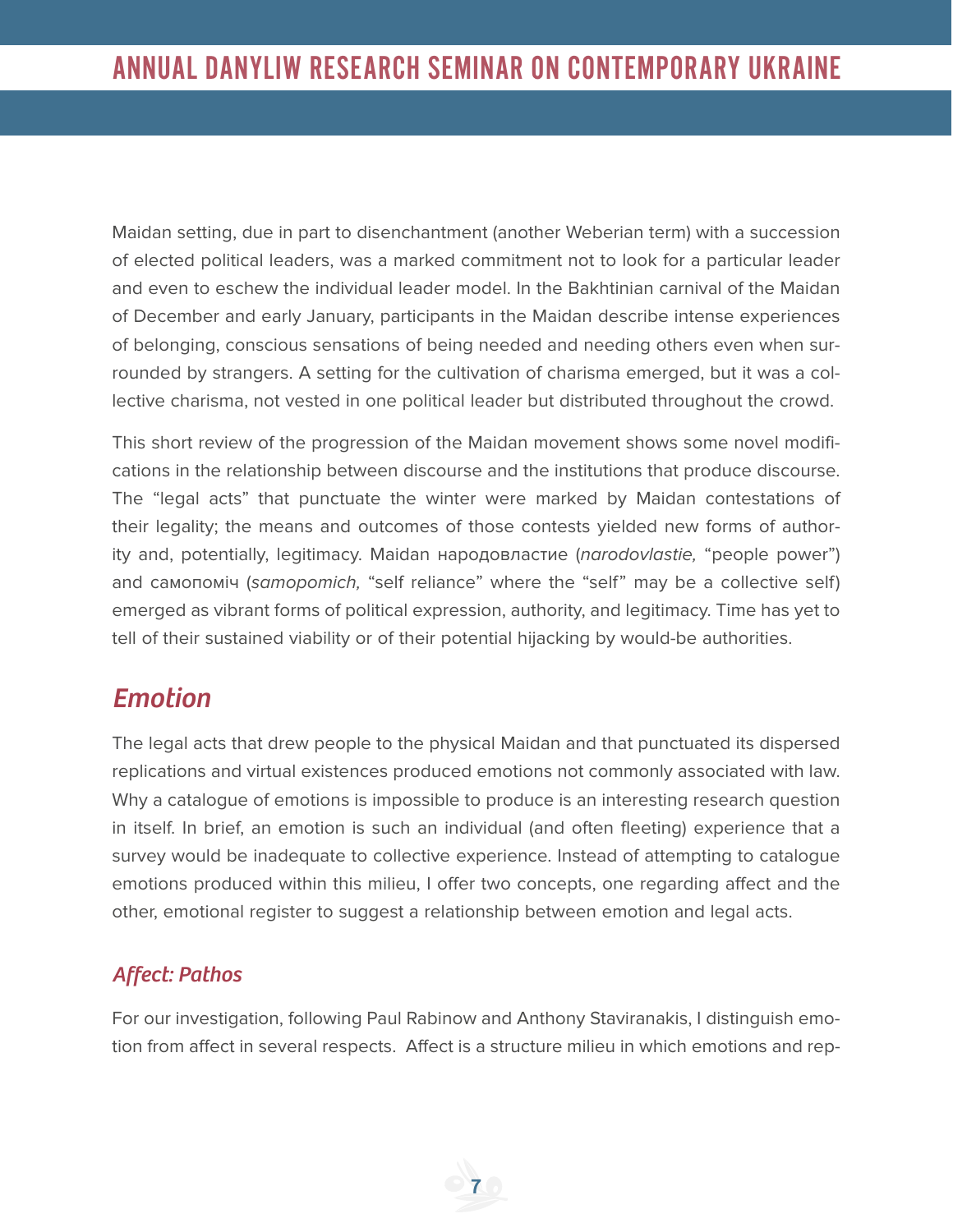resentations are shaped within specific forms. Affect, unlike emotion, is a relational state and not an interior one, and it does not emanate from the subject.<sup>12</sup>

The inherently relational (rather than interior) qualities of pathos, one such affective state, may be understood through domains in which it found classical expression, theater and medicine. Witness pathos in medicine, for example, in the doctor-patient scene in which "bodily materiality, suffering, and attempts to understand and compensate for disease, suffering, and finitude take their place."<sup>13</sup> With pathos, "its presence is diagnostic in the sense that something seems wrong: a form of care is called for."<sup>14</sup> Witness a call to the Maidan.

I woke up Sunday morning after just a few hours' sleep and immediately saw my facebook and phone flooded with images of bloody students on the Maidan. There were no questions; there were no words. I just knew somehow I had to go to the Maidan. I did not really know what I was going to do there. I got on the bus in my neighborhood. I'm never out early on Sunday morning, so I didn't know if the others on the bus were regulars or what. But then we all got out at the subway station and we all boarded the in-bound metro and at every station, no one got off. And as the metro got closer to the center, more and more people got on at every station and no one got off. We all started to look at each other and realize we were all going to the same place, for the same reason. I don't know about the others, but I was scared. I was terrified. It didn't matter. Somehow, after seeing those pictures of those students from just a few hours before, I had to be there with them.<sup>15</sup>

Transcribing this interview was the first time writing this essay brought me to tears. Such is pathos. People came to the Maidan on December 1 moved by images received via text and social media of protesters clubbed by law enforcement. The experience of pathos was linked, I propose, to an assessment of legality and legitimacy of the executive branch's order to use force against demonstrators. Law enforcement actions were seen as

........................

<sup>12.</sup> Paul Rabinow and Anthony Stavrianakas, Designs on the Contemporary: Anthropological Tests 105 (2014).

<sup>13.</sup> Id. at 105-106.

<sup>14.</sup> Paul Rabinow, Anthropos Today: Reflections on Modern Equipement 6 (2003).

<sup>15.</sup> Interview with BN, white-collar professional, Kyiv, Ukraine (May 19, 2014).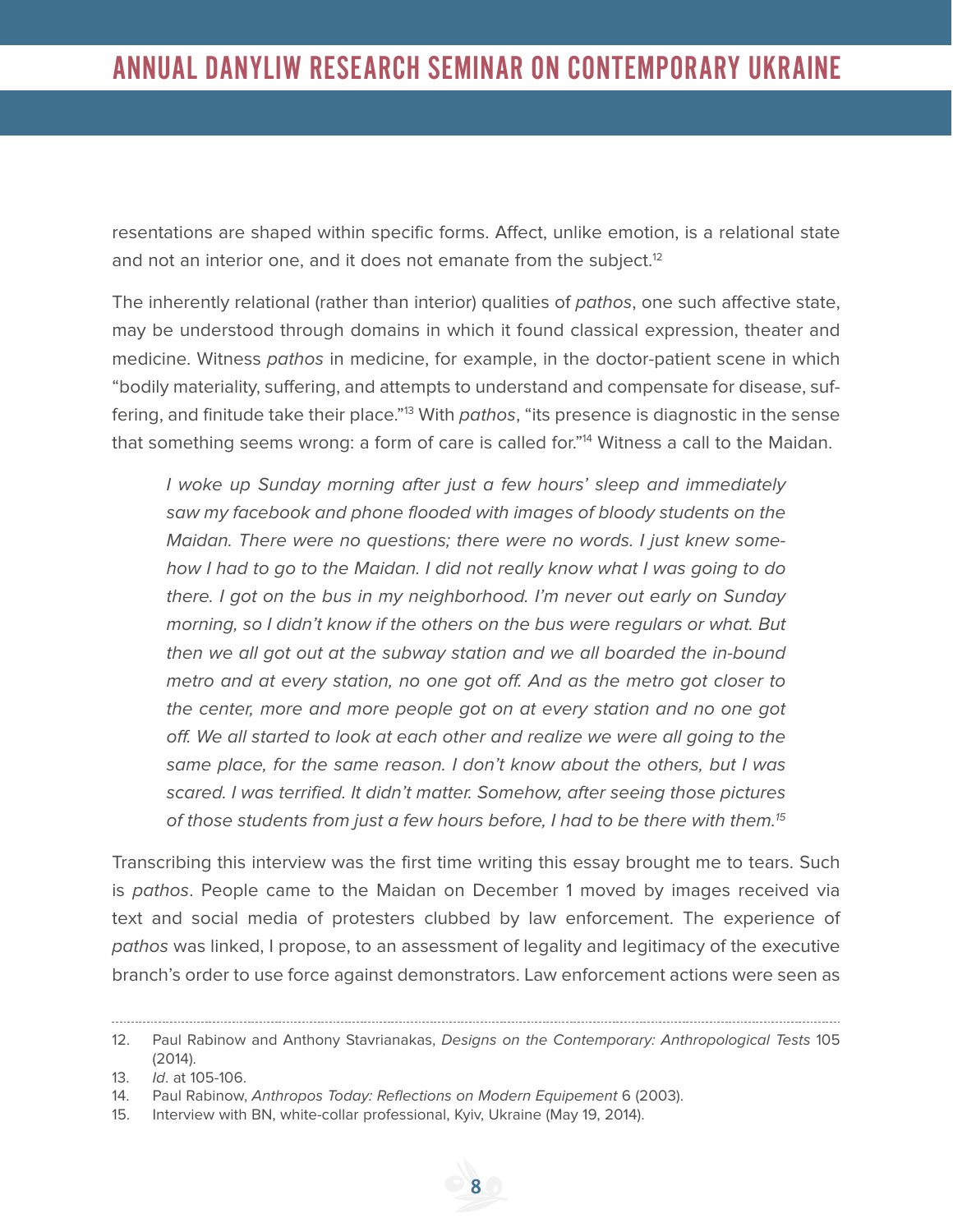an illegal violation of demonstrators' Constitutional rights and illigetimate in its departure from Ukrainian norms of non-violent response to mass demonstrations during the prior 22 years of independence. The shock of the illegitimate bred pathos; pathos motivated ethical response.

This is the relational side of affect. It calls for care. Just as pathos drew residents of Kyiv to the Maidan in the thousands on December 1, over the subsequent three months it gave rise to extraordinary feats of care.

#### *Register: Thumos*

Pathos may have motivated many to join the demonstrators, to contribute food supplies, blankets and warm clothes, cooking skills, organizational moxie, or medical care. The question then is, what kept them there, especially as repression took a sinister turn unprecedented in previous responses to mass protests in Ukraine.

They must have been tracing our location from our cell phones. That's all we could figure. Because out of all of those masses, some of us, after we'd spent our first day on the Maidan... well, they somehow knew where we lived and that we had been on the Maidan. They came into our apartment building in the middle of the night and pounded on the door, woke us, shouting they knew where we'd been and if we went again they'd f\*\*\*ing finish us. It wasn't only me. I started hearing from other journalist friends, across the month of December, that the same thing happened to them. Nothing like that had ever happened to us before, not during the worst parts of Kuchmism, not during the Orange Revolution.<sup>16</sup>

The aim of this essay is not journalism; it is not to verify accounts of surveillance, intimidation, or harm. It is to report some of the experience of the Maidan, account for it, and provide some tools for reflection on it. One of the reasons for the shock was that Ukraine was famed until 2013 among post-Soviet states for its forebearance in politics, remaining patiently embroiled in endless process until disputes sputtered or resolved behind the 

<sup>16.</sup> Interview with PM, journalist, recounting her experience in early December 2013, Kyiv, Ukraine (May 18, 2014).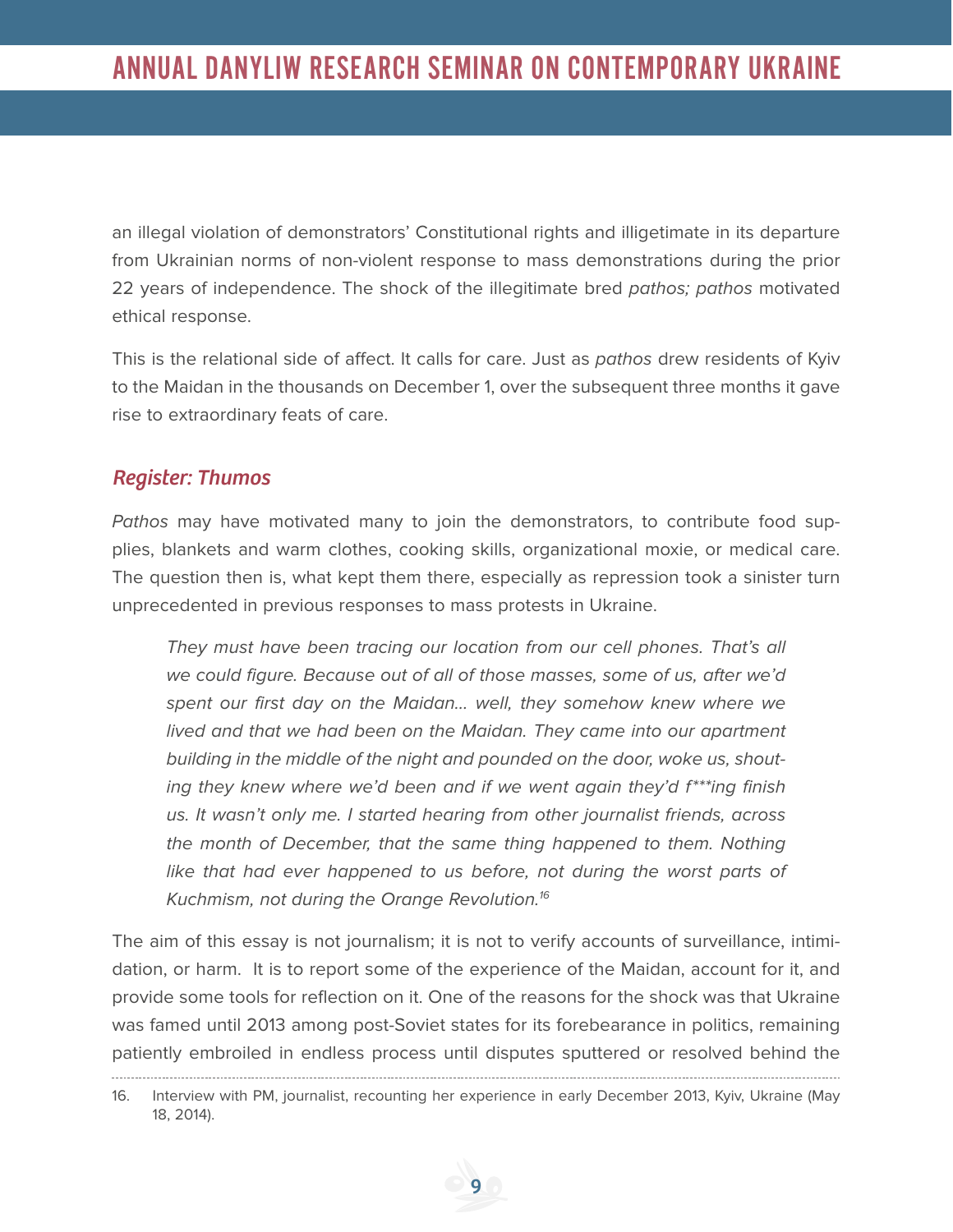scenes by negotiators between oligarchic structures. The reports I heard in May 2014 were recounted in furtive whisper, not public bravado: as it was not clear to some interlocutors which, if any, perpetrators still remained in Kyiv, the perception held that they were not completely safe. What is verifiable is that despite growing convictions that there may not have been safety in numbers, that participating in the Maidan exposed them and risked their safety, they still went.

The government announced they were clearing the Maidan starting at 4 p.m. [on February 19]. My class runs from 4-6. We managed to work until 5, but everyone was so distracted that I announced class was over. I walked straight to the Maidan. I didn't even go home to change out of my work clothes. Smoke, sounds of shooting, it was a desperate situation. [So when did you leave?] Leave? [astonished] I never left. I realized it was desperate; we were overwhelmed; and if someone saw me leave, they might also think to leave. So I stayed. I joined a "bucket brigade," passing hand to hand anything we could find in a long line up to the guys at the front. [The front was roughly a block and a half away.] Cobblestones, splintered chairs, anything we could hand over, we did. I stayed all night. I didn't leave until after 7 in the morning. It was crazy. Just outside the perimeter, the rest of Kyiv was starting a normal workday. I was covered with soot and I stank. Walking to the bus stop, and on the marshrutka, others looked at us like we had come from Mars. I went home, washed, had a nap and changed my clothes, and went to teach. I came back again the next night. $17$ 

On the uniformed side of the Maidan, similar feats of bravery were occurring. Both sides had reason to fear; both sides showed up. Different ethical structures are engaged, of course: professional ethics, in addition to citizenship ethics; economic or job incentives possibly intermixed with other motivations on one side, largely absent on the other. When considering the Maidan, against a backdrop of overwhelming disparities in armament and structural power, in the face of our own pathos, a persistent niggling perception reminds us that as the struggle intensified, both sides required bravery. One social scientific

<sup>17.</sup> Interview with NB, recounting her experience of February 19, 2014, in Kyiv, Ukraine (May 27, 2014).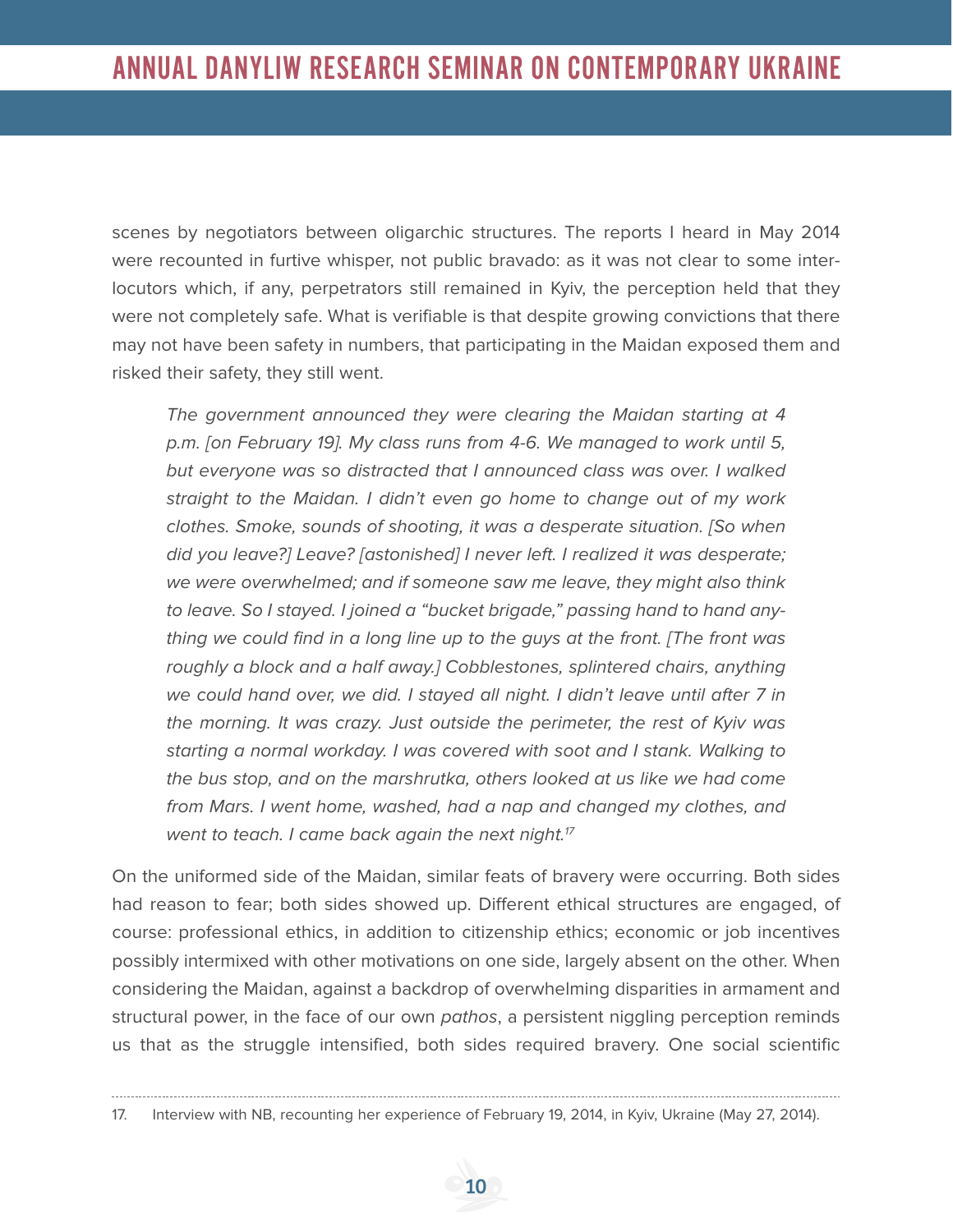research question that arises in observing such conduct on both sides is, What has gotten into these people?

The virtues of the Maidan seem cast from an earlier mold not readily discernible or legible to contemporary eyes.<sup>18</sup> Striving against great odds echoes a virtue celebrated in Soviet epics of World War II, of course. Here, other kinds of striving join it: striving for others and striving's sake. The former stands unsupported by a telos that might have buttressed similar efforts under socialist ethics, in part because the temporality and the spatiality of the Maidan experience narrowed in scope as struggle intensified, in part because "plans" seem outside the temporal sphere of the Maidan. "The future" is not a dominant figure in narratives of those days.

We did not expect to see morning.<sup>19</sup>

We never expected Yanokovych to flee. Even at the funeral<sup>20</sup> we assumed we had a long fight ahead. When I got the first text from Mezhyhirya,  $2^1$  I thought it was a hoax. $22$ 

These kinds of effort also stand apart from humanitarianism or other modernist striving inflected by Christianity and the humility within which ambition must be "at the service of" to be respectable among the high-minded. At its most desperate moments, the experience of focused temporality and spatiality increasingly restricted the sense of "greater good" served to the here and now. Striving for its own sake, merging with a sense of striving together, seems to characterize those people of January and February.

The classical vocabulary of the vehement passions may help us to reconceptualize valor and virtue in ways apt to the Maidan. For the ancient Greeks, agon, struggle, twinned with

- 21. I.e., reporting the president had fled his residence in the night.
- 22. Interview with PM, supra note 16.

<sup>18.</sup> Paul Rabinow's work gave me ways to think about Maidan passions and virtues where contemporary English words and concepts failed. The following is informed from Rabinow's discussion of the vehement passions in Paul Rabinow, Marking Time: on the Anthropology of the Contemporary 73-100 (2007).

<sup>19.</sup> Interview with NB, supra note 17.

<sup>20.</sup> I.e., the mass memorialization for fallen Maidantsi on February 21, 2014.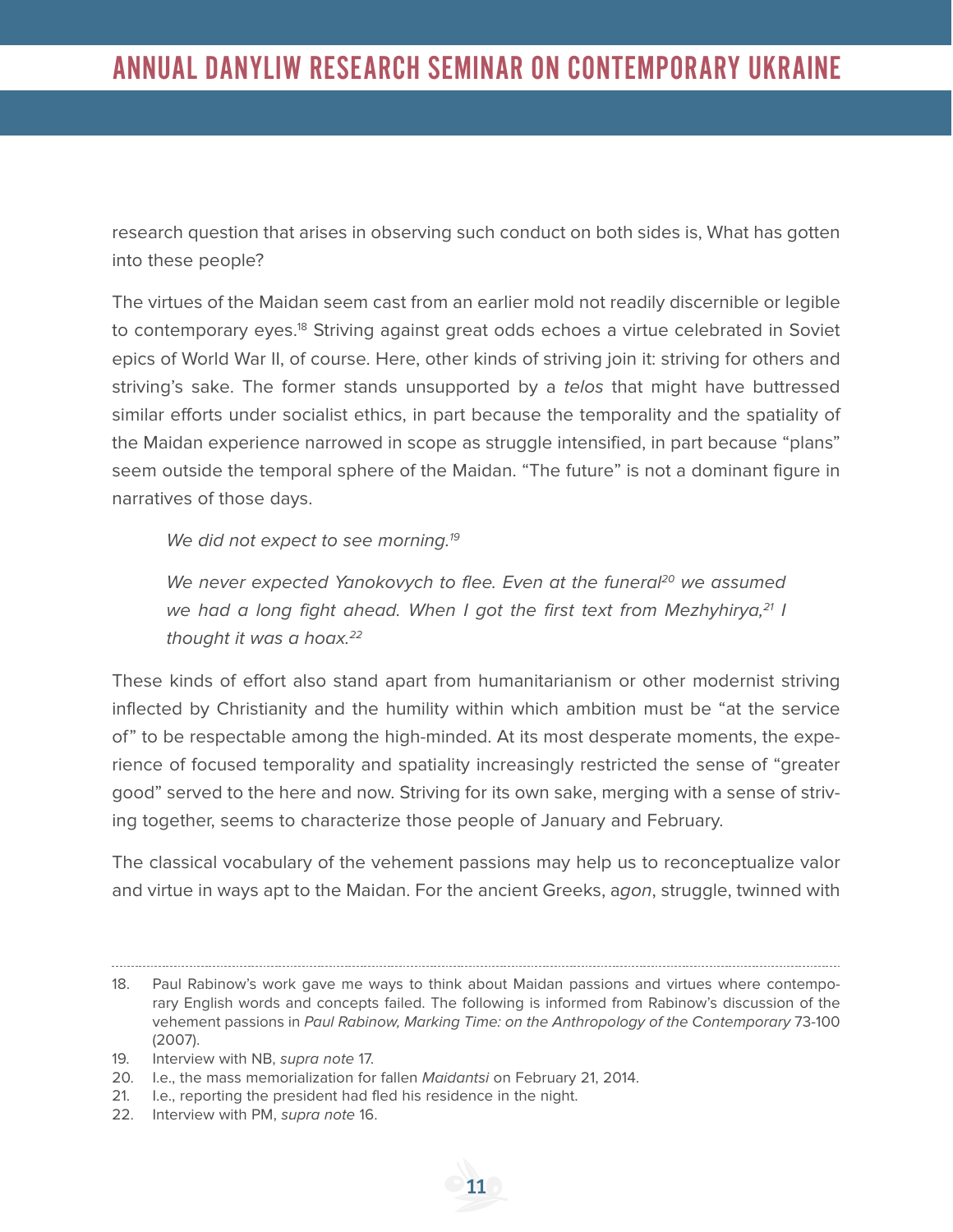orge, well-placed anger,<sup>23</sup> in the disposition of a great-souled person. And in a virtue that contrasts starkly with the heretofore famed forebearance of Ukrainian politics, Maidantsi on both sides of the barricades blazed with *thumos*, "spiritedness." For Plato, *thumos* is one of three parts of the soul along with the rational and the appetitive; imagine a Freud for whom the third term is not ego but *thumos*.

The performance of vehement passions on the Maidan seems less like sublimation and more like integrity and indeed, for the Greeks, these qualities have public consequences. Striving for striving's sake hearlds a premodern ethic within which cultivation of oneself flows to care for a public. For all of the strife the vehement passions promise, their place in that early democracy was prized. "For Aristotle, one might say, without thumos, no free citizens; without agon, no excellence."24

I propose that *thumos*, spiritedness, was the emotional register of the *Maidan*. Assessments of illegality or intuitions of illegitimacy may have sparked the *pathos* that drew crowds to their fellow citizens on the *Maidan*, but thumos, I propose, kept them there. Thumos is responsible for Maidan self-governance, the quality that gave rise to spontaneous and novel experiments with authority, trust, and play that made the *Maidan* so surprising, even to its participants.

It is not clear if Ukraine will see its own Stoics, designing therapeutic technologies to tame or obliterate the passions. If anger is not for taming and the great-souled is to be dealt with on her own terms, what then? This is a challenge that the Maidan still brings to Ukraine.

## *Epilogues*

In this essay, I suggest that a modern state works by synechdochic performativity and that on the Maidan this relationship, in which certain forms of authority find expression, became inverted. A politics of the whole (at least of the Maidan) assumed authority (at least temporarily) over the part (i.e., elected leadership).

24. Id. at 94.

<sup>23.</sup> Aristotle's "good tempered person" is characterized by *orge*, "anger," "angry at the right things and with the right people, and further, as he ought, when he ought, and as long as he ought." Aristotle, Nicomachean Ethics 4:5 cited in Rabinow, supra note 18 at 93.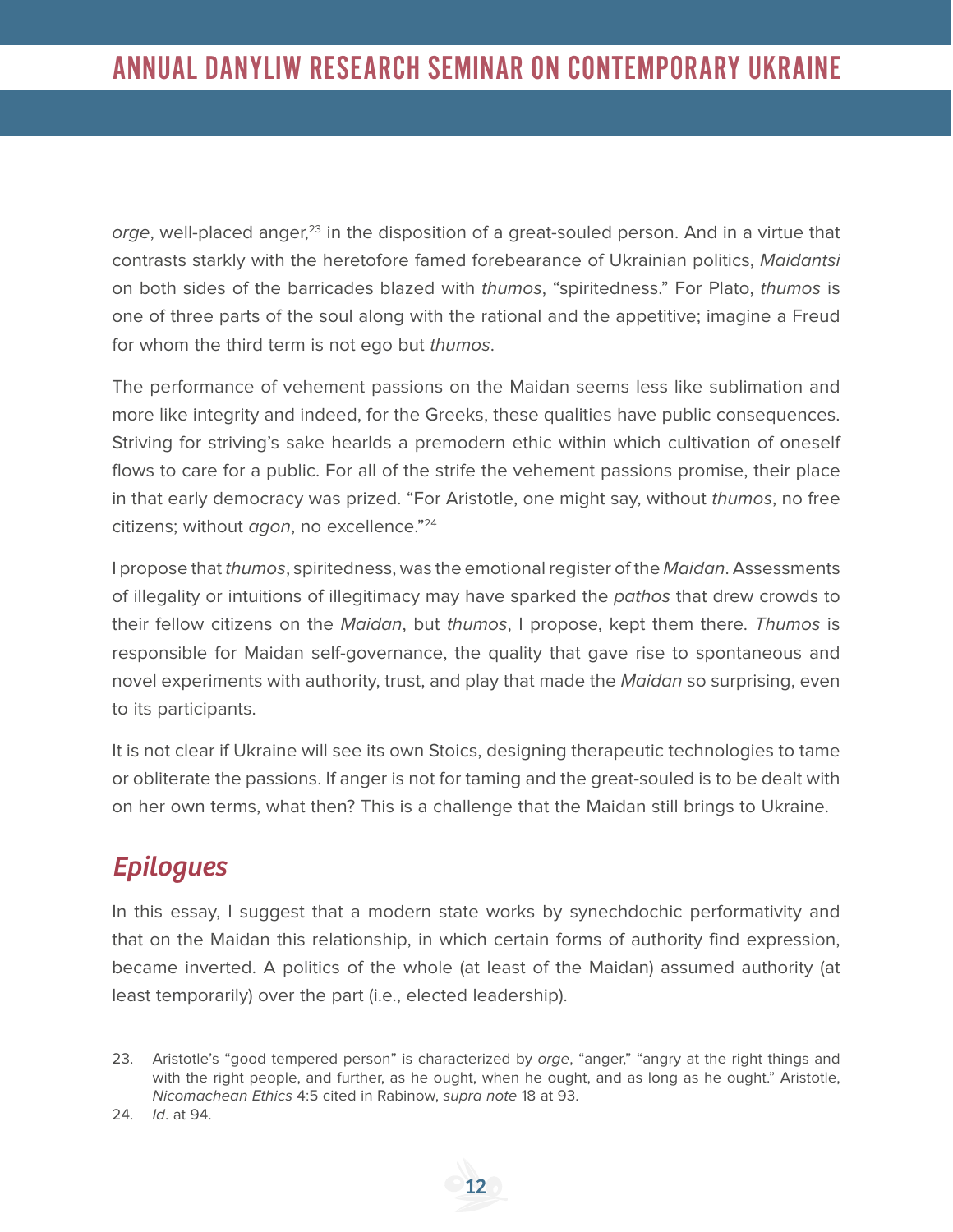The Maidan's synechdochic inversion has had two strange epilogues. One is the action in Crimea, in which legal forms -- a vote of the Crimean parliament, a referendum -- were deployed as steps in a series that included a vote by the Russian Duma to cleave Crimea from the jurisdiction of Ukraine and annex it. The logic of annexation challenges the premise of the whole for which a part speaks in modern governments, the same premise of the whole upon which modern state sovereignty hinges. Second are the People's Republics of Donetsk and Luhansk (DNR and LNR), in which the self-proclaiming spirit of the Maidan continues. Of many important differences, of course, one is that unlike Maidan authority wherein the whole came to speak for the whole, they mark a return to old forms of authority in which the part speaks on behalf of the whole, but here without ratification by elections and disregarding formal political or legal procedure. In the DNR and LNR, one person speaks without consultation for the public of a region: author without authorization, politics without law, legitimacy orphaned or perhaps readopted.

The milieu of the Maidan -- its catharsis, intensity, procedures, and leftover personnel - has been swept away by the street-sweepers of Kyiv city government. However, its pathos has not subsided into apathy. The relations of care for self and public find expression in thumos kindled far beyond its campfires and burning tires. In that revolution of authority and spirit of self-governance, the Maidan extends beyond its original perimeters and intentions.

### *Conclusions*

Investigations into relationships between law and authority and law and emotion give us several new tools for reflecting on the question, What was the Maidan? One answer is, a space to protest the legality or contest the legitimacy of certain legal acts. In this manifestation, "the Maidan" pops up on Facebook feeds, shares itself in в контакте posts, and shapeshifts in deterritorialized forms of internet meme. A second answer is, a performance space for production of alternative experiences of individual and collective self; of alternative grounds for a public; of alternative practices of governance and self-governance. A corollary follows that the Maidan was a performance space within which was generated alternative structures of authority and procedures for producing performative speech. The synechdochic performativity of the part speaking for the whole was subject to radical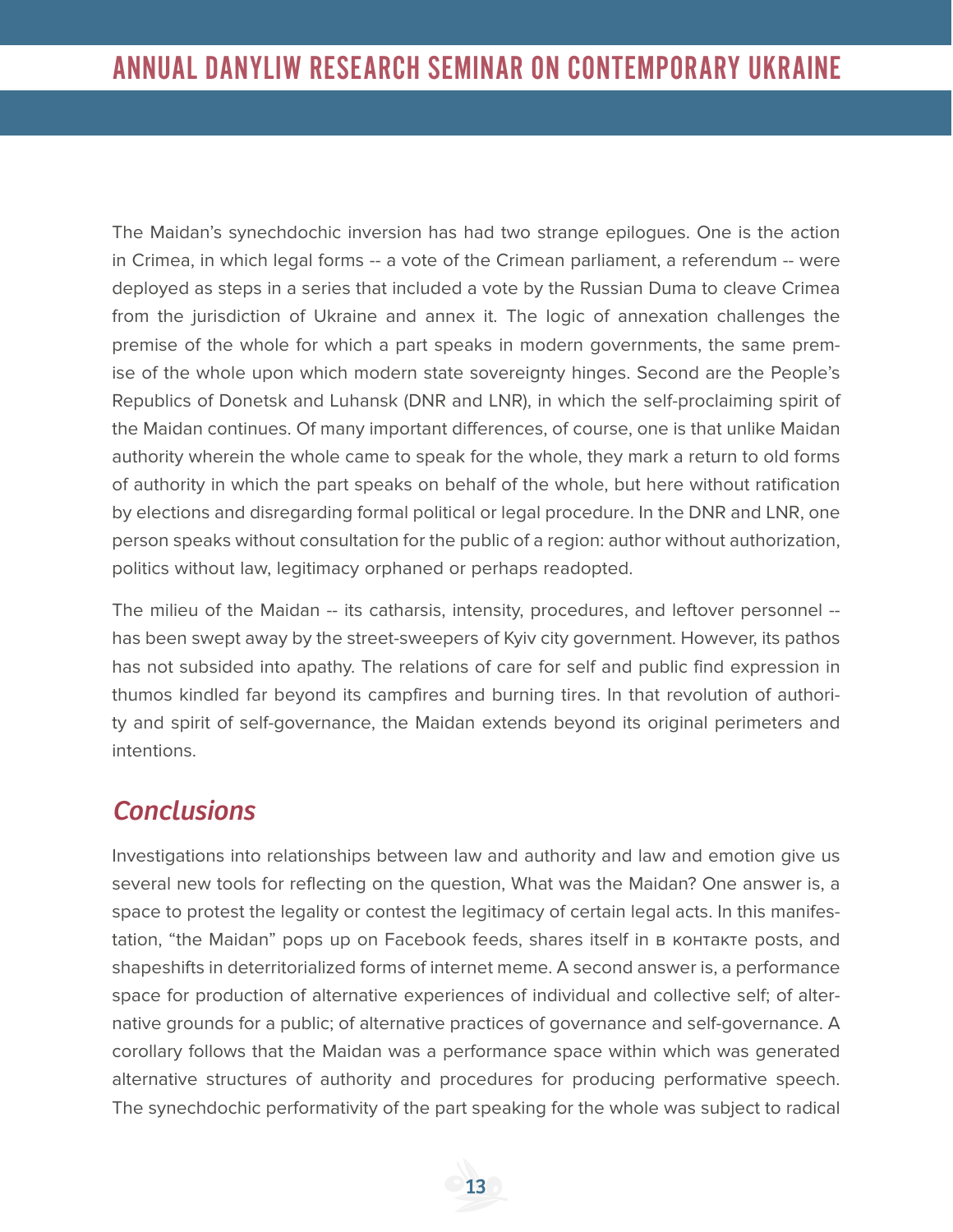critique and a performance space within which novel forms of collective charisma and new experiences of authority arose. In this respect, though the Maidan form may have been dispersed and replicated different Squares across Ukraine, here location matters; "the Maidan" is a relatively arbitrary performance space that had assumed such symbolic power by mid-January 2014 that people were willing to die, or to kill, for it.

Another answer to a version of What was the Maidan? considers the nature of change. Was the Maidan a coup? The difference between a coup and a revolution lies in that a coup takes the person as its object: it deposes a person but keeps the office; whereas revolution takes the office as its object, altering it in form, or content, or both. Was the Maidan a coup? If it was, it was a coup by Yanukovych against Yanukovych. Was it a revolution, as Timothy Snyder has called it? The extent of change in political institutions, the instantiation of new forms of authority and new processes for producing performative speech, has yet to be determined.

Finally, an answer to What was the Maidan? comes in a series of questions regarding pathos and thumos. Is "spiritedness" a sustainable form of life and engagement? What will become of the remarkable experiments in citizen self-governance outside of the chronos and logics of the physical Maidan? Will they wither in the mundane rhythms of economic life? Displays of thumos across Ukraine, some by political opponents of Maidantsi, show it to have an unexpected afterlife. In a series of expert reflections in mid-May collected as "Thinking [Ukraine] Together,"25 a question was raised about the southeast: Are those people of the Donbass worth fighting for? A lasting answer to What was the Maidan? may be found in the limits or reaches of pathos.

<sup>25.</sup> Livestream: The Ukraine Thinking Together Conference, available at www.newrepublic.com/article/117784/livestream-ukraine-thinking-together-conference.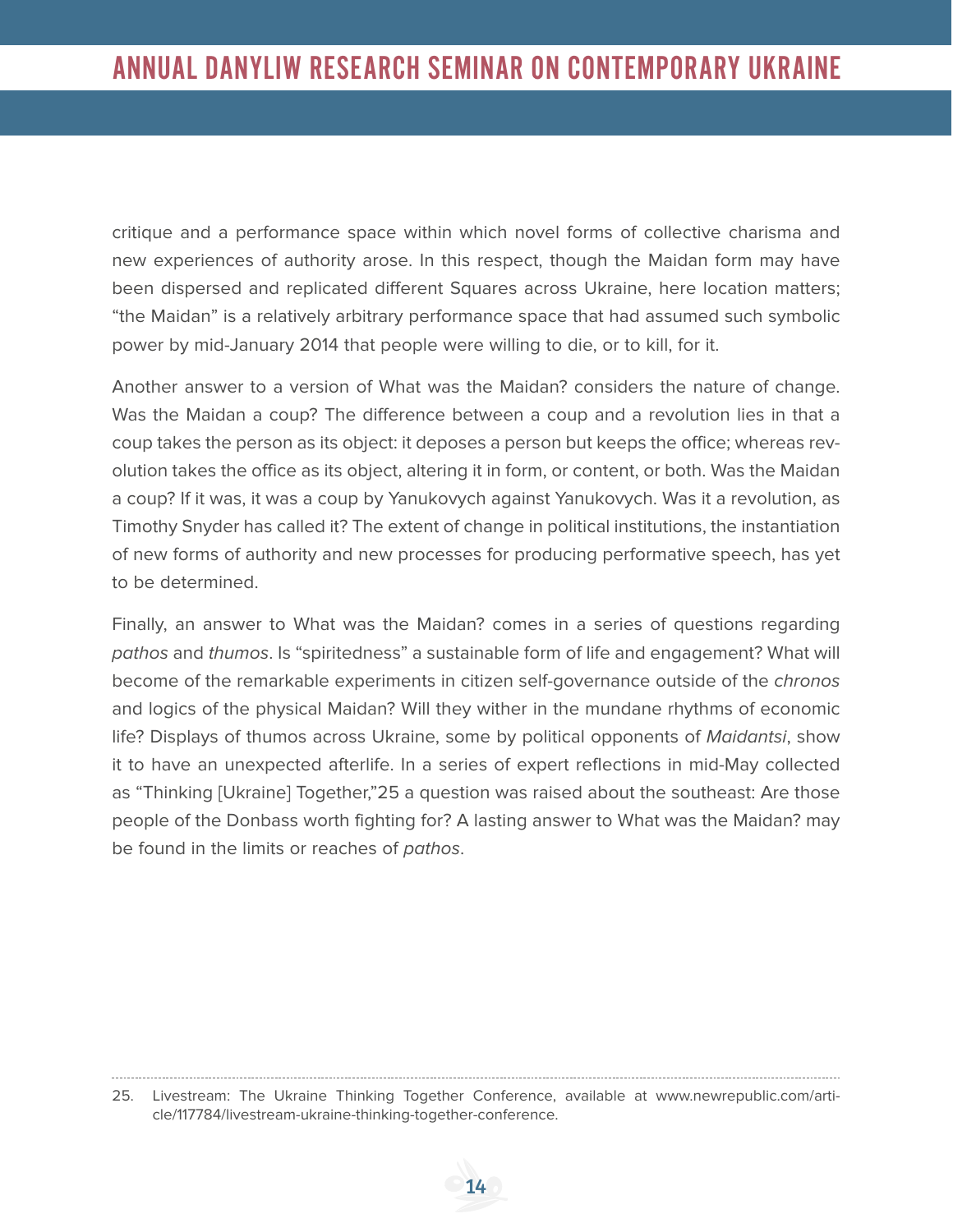## *Appendix*

#### *Chronicle of Legal Acts*

- November 21, 2013: President Yanukovych's Cabinet adopts a decision suspending preparations to sign an Association Agreement with the European Union26. Announcement of the Cabinet decision comes two hours after Parliament could not muster a majority to pass legislation allowing jailed former Prime Minister Yulia Timoshenko to travel abroad for medical treatment. Her release from detention had been a sticking point in negotiations with the EU and medical treatment, a compromise way out; legislation falls short of attracting the minimum 226 votes after the President fails to rally his Party of Regions or the Communist Party faction, both of whom then abstain from voting.27 Several prominent voices call for pro-EU citizens to gather on the Maidan Square via social media. The winter 2013 protests begin.
- November 30, 2013: The Presidential Administration issues an order for law enforcement authorities to disperse protesters spending the night on the Maidan. Images of the uniformed officers' violent attempts to oust protesters circulate through late hours of the night via social media and the press. The following day, residents of Kyiv make their way to the Maidan to demonstrate against violence against protesters. MP Inna Bohoslovska, a leading Party of Regions affiliate, resigns her party membership in protest against the violence deployed against demonstrators.
- January 16, 2014: By the beginning of January 2014, the Maidan institutes a Council (Rada) and initiates sich meetings to ratify courses of action. On a separate track, in the face of continuing protests and their gaining some mainstream press coverage, members of the President's Party of Regions faction lead pas-

<sup>26.</sup> Питання укладання Угоди про асоціацію між Україною, з однієї сторони, та Європейським Союзом, Європейським Співтовариством з атомної енергії і їх державами - членами, з іншої сторони.

<sup>27.</sup> "Rada Votes Down All Bills On Allowing Tymoshenko's Medical Treatment Abroad," Interfax-Ukraine (Nov. 21, 2013).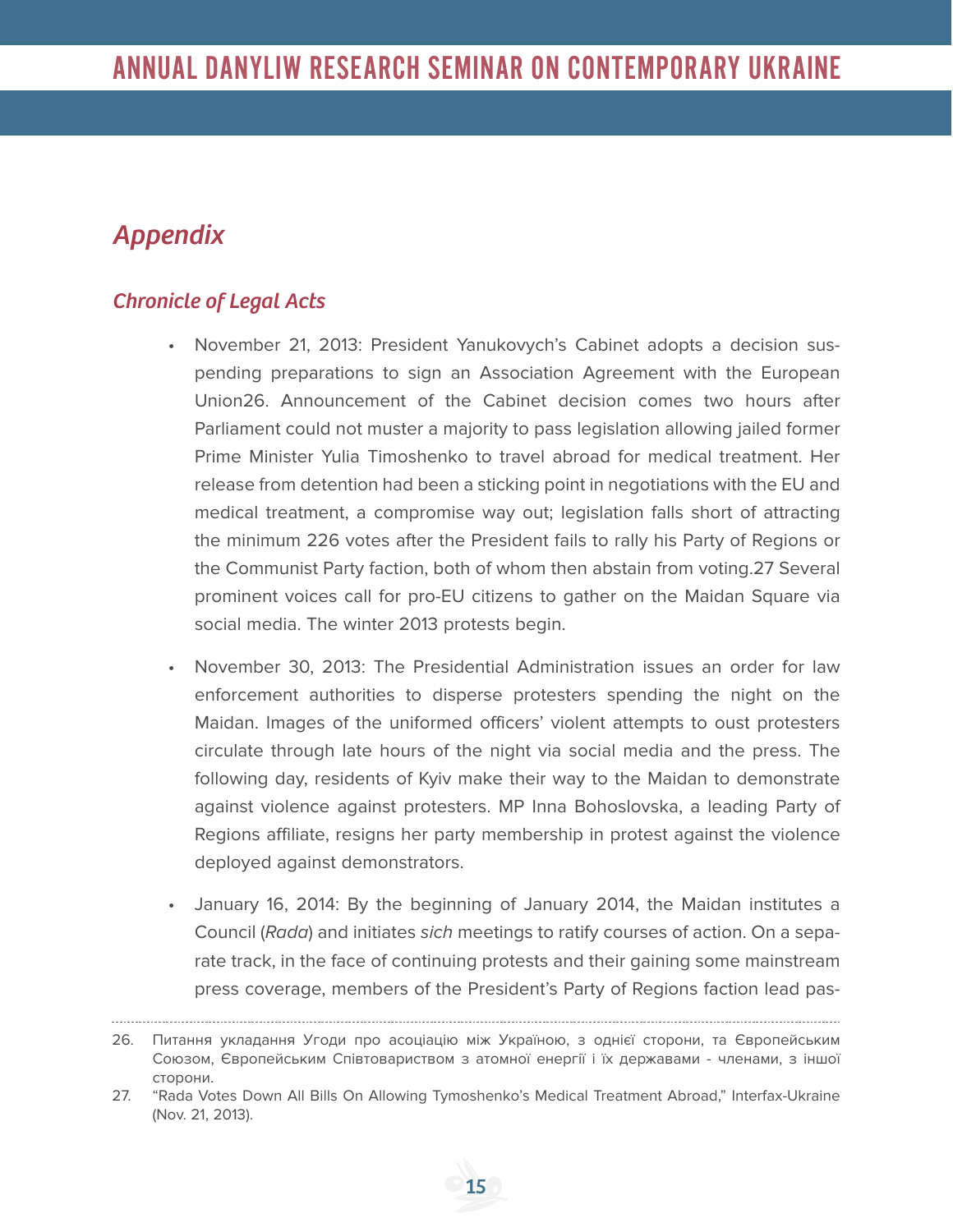sage of a set of restrictive laws. The most notorious amends a wide variety of laws, seemingly targetting specific practices of the Maidan protests. It disallows public meetings without permission of the Ministry of the Interior or in defiance of a uniformed officer and makes illegal certain Maidan practices (for example, erecting tents or sound-stages or blocking access to buildings or property), including practices protesters adopted in self-protection (like wearing helmets or face-masks).28 It attacks growing practices of transparency and exposure, amending criminal code provisions for defamation to expand the definition and make it punishable by "corrective labor"; makes slander punishable by imprisonment; prohibits distribution of "extremist" materials; restricts NGO activity; permits the government<sup>29</sup> to close internet sites without a court order; obliges internet sites to register with the government; and prohibits collecting and storing "confidential information" about law enforcement officers or their families.<sup>30</sup> Many point to the extent to which measures targeting n.g.o.s resemble a precursor in Russia. The law designates an NGO receiving funds from abroad a "foreign agent,"31 requiring it to register as such with the Ministry of Justice, contain the phrase "foreign agent" in its official title, label all materials it distributes (including any republished by the media) as "distributed by a foreign agent," and pay taxes (while "Ukrainian" non-profit organizations are tax-exempt).

Other measures of the January 16 package, also apparently targeting citizen activists, criminalize travelling in a convoy of five cars or more without prior permission of the Ministry of

<sup>28.</sup> Закон України від 16 січня 2014 року № 721-VII "Про внесення змін до Закону України "Про судоустрій і статус суддів" та процесуальних законів щодо додаткових заходів захисту безпеки громадян" ("Голос України", 2014 р., № 10); http://zakon4.rada.gov.ua/laws/show/721-18. [hereinafter Змін до процесуальних законів щодо додаткових заходів захисту безпеки громадян] (making offenses cited herein punishable by fine or adminstrative detention).

<sup>29.</sup> The decision would come from one governmental agency, whose name is roughly translated as the National Commission regulating Activity in the sphere of Communication and Information.

<sup>30.</sup> Змін до процесуальних законів щодо додаткових заходів захисту безпеки громадян, supra note 27.

<sup>31.</sup> "An NGO is considered a 'foreign agent' if it receives funds or property from foreign states, their governmental agencies, foreign NGOs, international NGOs, foreign citizens, and also participates on behalf of foreign institutions in political activity on the territory of Ukraine," according to the new law's amendment to the existing Law on NGOs. Змін до процесуальних законів щодо додаткових заходів захисту безпеки громадян, supra note 3.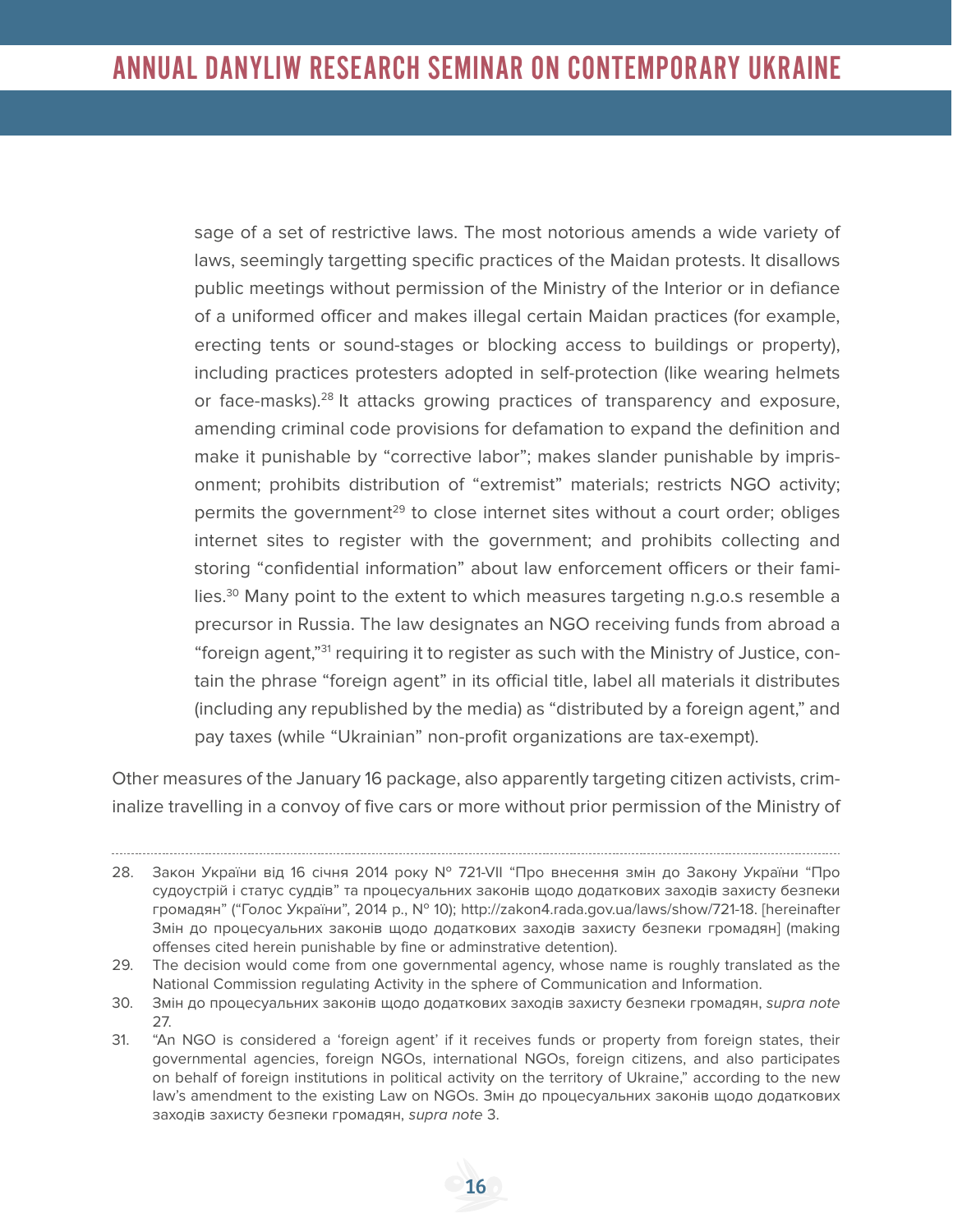Internal affairs<sup>32</sup>; allow traffic and road use to be vidoesurveilled (extending culpability for any violation to the car owner or, in the case of a company car, enterprise director)<sup>33</sup>; and require soccer stadia to install electronic turnstiles to identify and enforce bans against any committing proscribed activity during prior matches<sup>34</sup>. Forms of contemporary memorialization or reflection on World War II become a lightning rod. A change to Article 297 of the Criminal Code of Ukraine adds responsibility for desecration or ruining monuments in honor of those who fought Nazism during World War II, namely Soviet «soldier-liberators,» partisans and members of underground organizations, victims of Nazi persecution, and «soldier-internationalists" and peacekeepers.<sup>35</sup> A second amended the Criminal Code in regard to "denying or justifying the crimes of fascism."36 One law erodes parliamentarians' immunity.<sup>37</sup> Another amends criminal procedure to allow the accused to be criminally tried in absentia.<sup>38</sup> Another, considering laws on free legal assistance passed in 2011, 2012, and 2013, postpones their implementation from January 1, 2014 to January 1, 2015.<sup>39</sup>

These laws fail to discourage a measurable mass of the protesters. Repression hammered and then faltered. After two protesters are killed on the Maidan and others

<sup>32.</sup> Змін до процесуальних законів щодо додаткових заходів захисту безпеки громадян, supra note 27.

<sup>33.</sup> Закон України від 16 січня 2014 року № 723-VII «Про внесення змін до деяких законодавчих актів України щодо відповідальності за адміністративні правопорушення у сфері забезпечення безпеки дорожнього руху, зафіксовані в автоматичному режимі» («Голос України», 2014 р., № 10).

<sup>34.</sup> Закон України від 16 січня 2014 року № 722-VII «Про внесення змін до деяких законодавчих актів України щодо відповідальності за вчинення адміністративних правопорушень під час проведення футбольних матчів» («Голос України», 2014 р., № 10).

<sup>35.</sup> Закон України від 16 січня 2014 року № 728-VII «Про внесення зміни до статті 297 Кримінального кодексу України щодо відповідальності за осквернення або руйнування пам'ятників, споруджених в пам'ять тих, хто боровся проти нацизму в роки Другої світової війни - радянських воїніввизволителів, учасників партизанського руху, підпільників, жертв нацистських переслідувань, а також воїнів-інтернаціоналістів та миротворців» («Голос України», 2014 р., № 10);

<sup>36.</sup> Закон України від 16 січня 2014 року № 729-VII «Про внесення зміни до Кримінального кодексу України щодо відповідальності за заперечення чи виправдання злочинів фашизму» («Голос України», 2014 р., № 10).

<sup>37.</sup> Закон України від 16 січня 2014 року № 724-VII «Про внесення змін до Регламенту Верховної Ради України» («Голос України», 2014 р., № 10).

<sup>38.</sup> Закон України від 16 січня 2014 року № 725-VII «Про внесення змін до Кримінального процесуального кодексу України щодо заочного кримінального провадження» («Голос України», 2014 р., № 10).

<sup>39.</sup> Закон України від 16 січня 2014 року № 726-VII «Про внесення зміни до Закону України «Про безоплатну правову допомогу» («Голос України», 2014 р., № 10).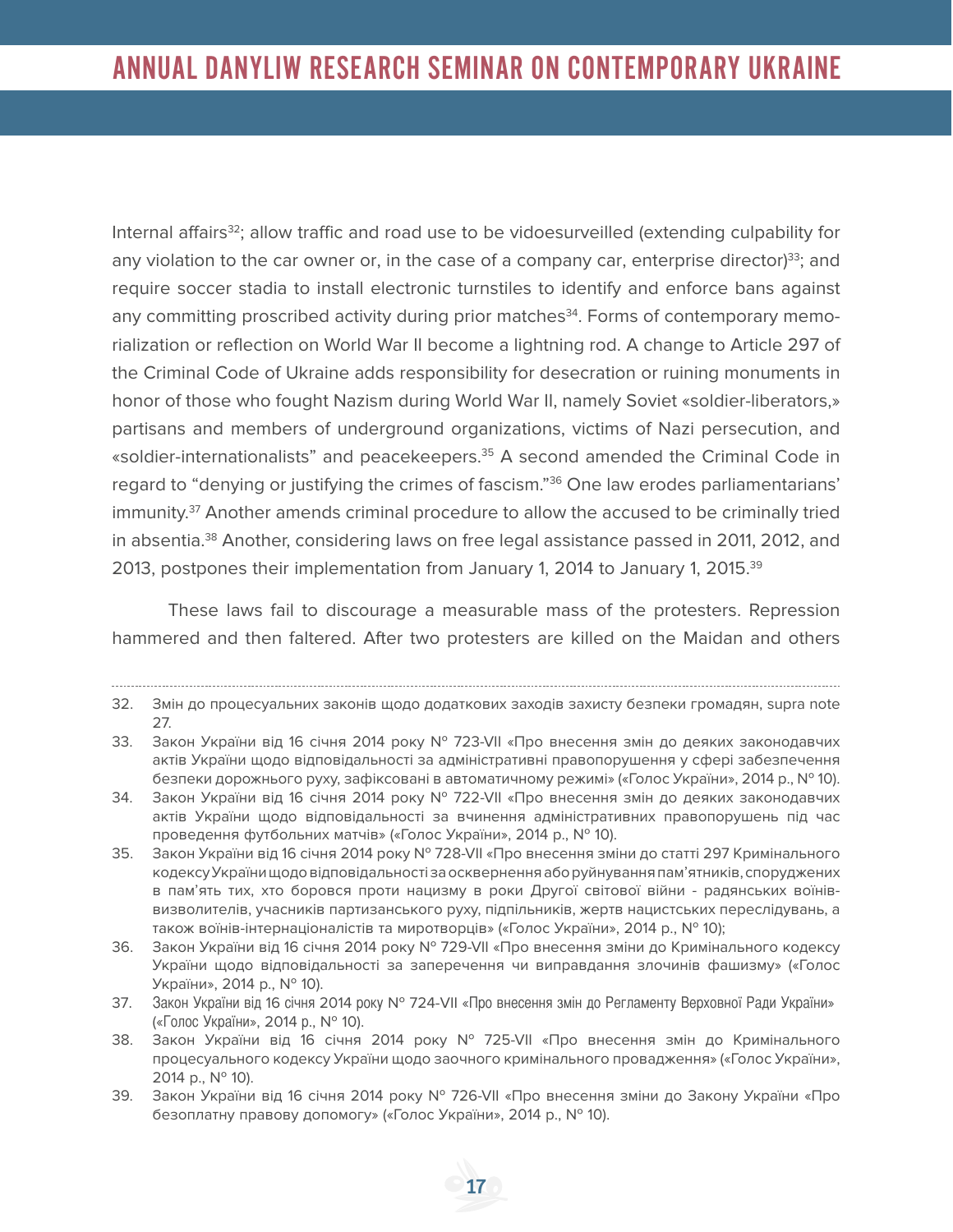found tortured outside of Kyiv, parliament repeals the nine of the twelve repression laws on January 28, 2014.40

February 19-21, 2014: The Ministry of Internal Affairs announces that it will block transport into Kyiv, including private vehicles, from midnight, February 19.<sup>41</sup> Beginning at 4:00 p.m., February 19, law enforcement authorities attempt to clear the square. By February 20, Minster of Interior Zakharov confirms that he has issued service weapons to Interior Ministry Troops and authorized them to use live fire.<sup>42</sup>

February 22, 2014: Parliament resolves that President Yanukovych "self-removed himself" from execution of his constitutional duties and officially designates him a person who is not executing his duties, scheduling early elections to replace him for May 25, 2014 "in compliance with Article 85 of the Constitution of Ukraine."43 Parliament also returns the Constitution to its provisions of December 8, 2004.<sup>44</sup> The latter, a demand of Maidan protests, returns Ukraine to its earlier parliamentary-presidential form instead of the presidential republic provided by 2010 changes Parliament adopted under Yanukovych pressure. (Under the revived provisions, only the Ministers of Foreign Affairs and Defense and the Prosecutor General are presidential nominees; parliament elects the Prime Minister and forms the rest of his or her Cabinet. Parliament also undertakes a series of personnel actions through other legal acts and resolutions, expressing no confidence in

<sup>40.</sup> Закон України від 28 січня 2014 року № 732-VII "Про визнання такими, що втратили чинність, деяких законів України" http://zakon4.rada.gov.ua/laws/show/732-18/paran2 (repealing January 16 laws 721-VII, 722-VII, 723-VII, 724-VII, 725-VII, 726-VII, 727-VII, 728-VII, 729-VII).

<sup>41.</sup> "З метою забезпечення безпеки громадян і громадського порядку, запобігання та припинення правопорушень, з 00.00 годин 19 лютого буде обмежено в'їзд транспорту, у тому числі й громадського, до міста Києва," announcement on website of Ministry of Internal Affairs of Ukraine (February 18, 2014).

<sup>42.</sup> "Ukrainian Police Authorized to Use Live Ammo as Battle Rages," RIA Novosti (Feb. 20, 2014), http://en.ria.ru/world/20140220/187726857/Ukrainian-Police-Authorized-to-Use-Live-Ammo-as-Battle-Rages.html.

<sup>43.</sup> Resolution of the Parliament of Ukraine "On withdrawal of the President of Ukraine to perform the constitutional powers and calling early presidential elections in Ukraine," Resolution N° 11, 158 (February 22, 2014).

<sup>44.</sup> Про текст Конституції України в редакції 28 червня 1996 року, із змінами і доповненнями, внесеними законами України від 8 грудня 2004 року № 2222-IV, від 1 лютого 2011 року № 2952- VI, від 19 вересня 2013 року № 586-VII , 22.02.2014 № 750-VII.